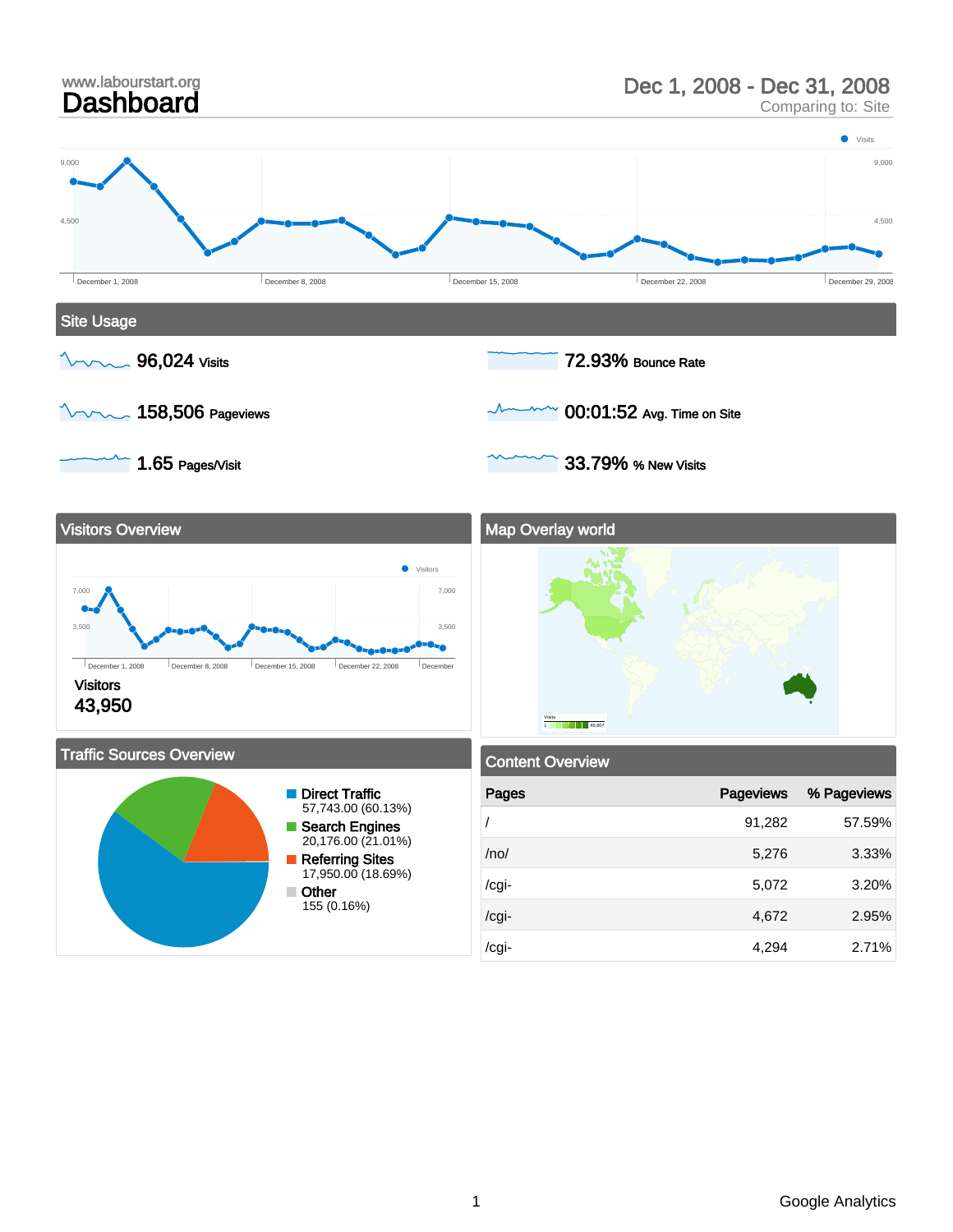

### Technical Profile

| <b>Browser</b>    | <b>Visits</b> | % visits | <b>Connection Speed</b> | <b>Visits</b> | % visits |
|-------------------|---------------|----------|-------------------------|---------------|----------|
| Internet Explorer | 69,559        | 72.44%   | Unknown                 | 50,484        | 52.57%   |
| Firefox           | 19.223        | 20.02%   | <b>DSL</b>              | 22,178        | 23.10%   |
| Safari            | 4.471         | 4.66%    | Cable                   | 12.704        | 13.23%   |
| Opera             | 1,212         | 1.26%    | T1                      | 6,902         | 7.19%    |
| Mozilla           | 695           | 0.72%    | Dialup                  | 3,398         | 3.54%    |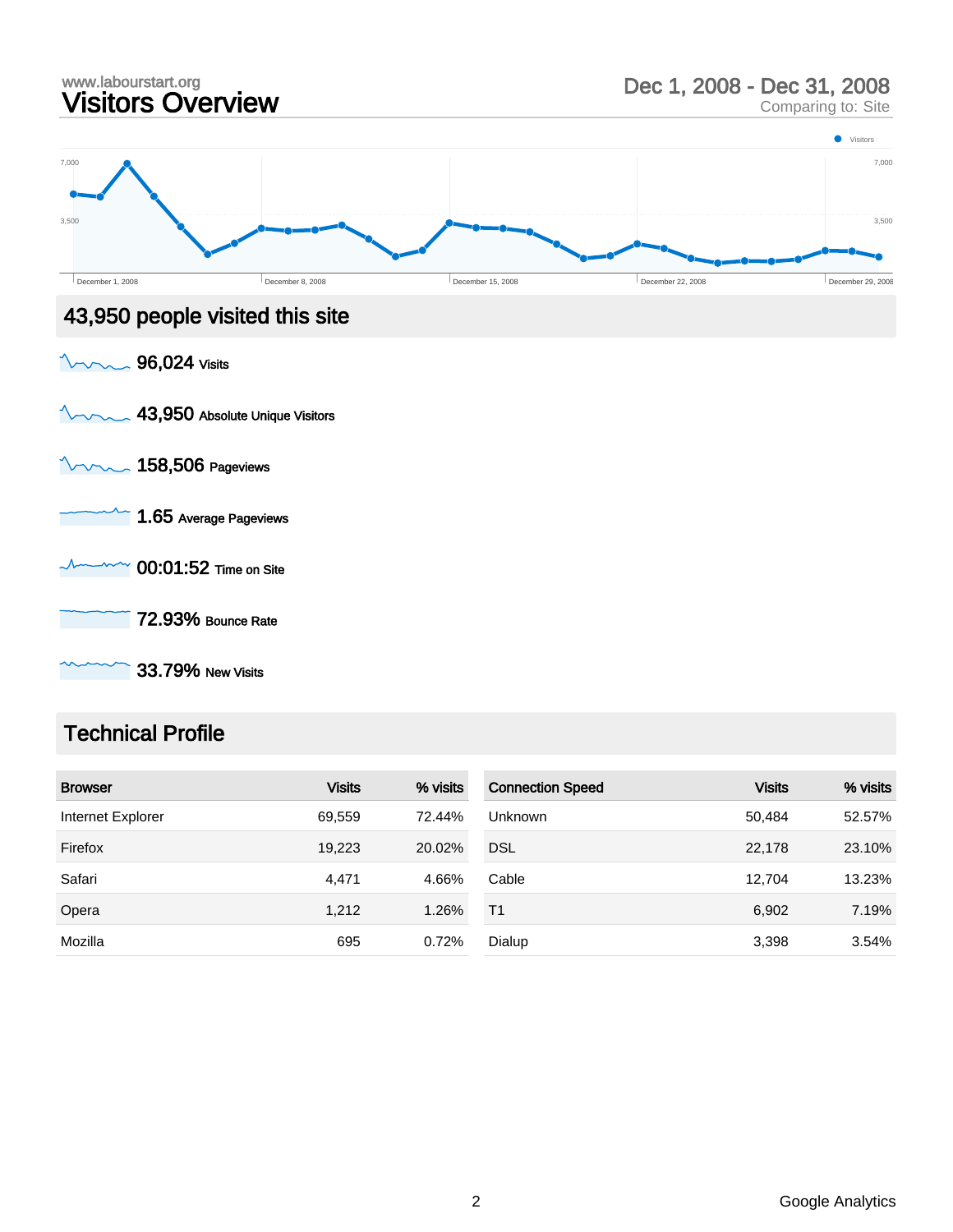### www.labourstart.org<br> **Traffic Sources Overview** Dec 1, 2008 - Dec 31, 2008<br>
Comparing to: Site Comparing to: Site **O** Visits 9,000 9,000 4,500 4,500 ó December 1, 2008 December 29, 2008 December 29, 2008 December 15, 2008 December 22, 2008 December 29, 2008 December 29, 2008 All traffic sources sent a total of 96,024 visits 60.13% Direct Traffic **Direct Traffic** 57,743.00 (60.13%) Search Engines  $\sim$  18.69% Referring Sites 20,176.00 (21.01%)

 $\sqrt{21.01\%}$  Search Engines

# Top Traffic Sources

| <b>Sources</b>             | <b>Visits</b> | % visits | Keywords     | <b>Visits</b> | % visits |
|----------------------------|---------------|----------|--------------|---------------|----------|
| (direct) ((none))          | 57,743        | 60.13%   | aeu          | 1,701         | 8.43%    |
| google (organic)           | 17,522        | 18.25%   | labourstart  | 1,663         | 8.24%    |
| laborstart.org (referral)  | 1,405         | 1.46%    | hsu          | 1.206         | 5.98%    |
| live (organic)             | 1.250         | 1.30%    | psa          | 989           | 4.90%    |
| labourstart.org (referral) | 773           | 0.81%    | labour start | 910           | 4.51%    |

Referring Sites 17,950.00 (18.69%)

Other 155 (0.16%)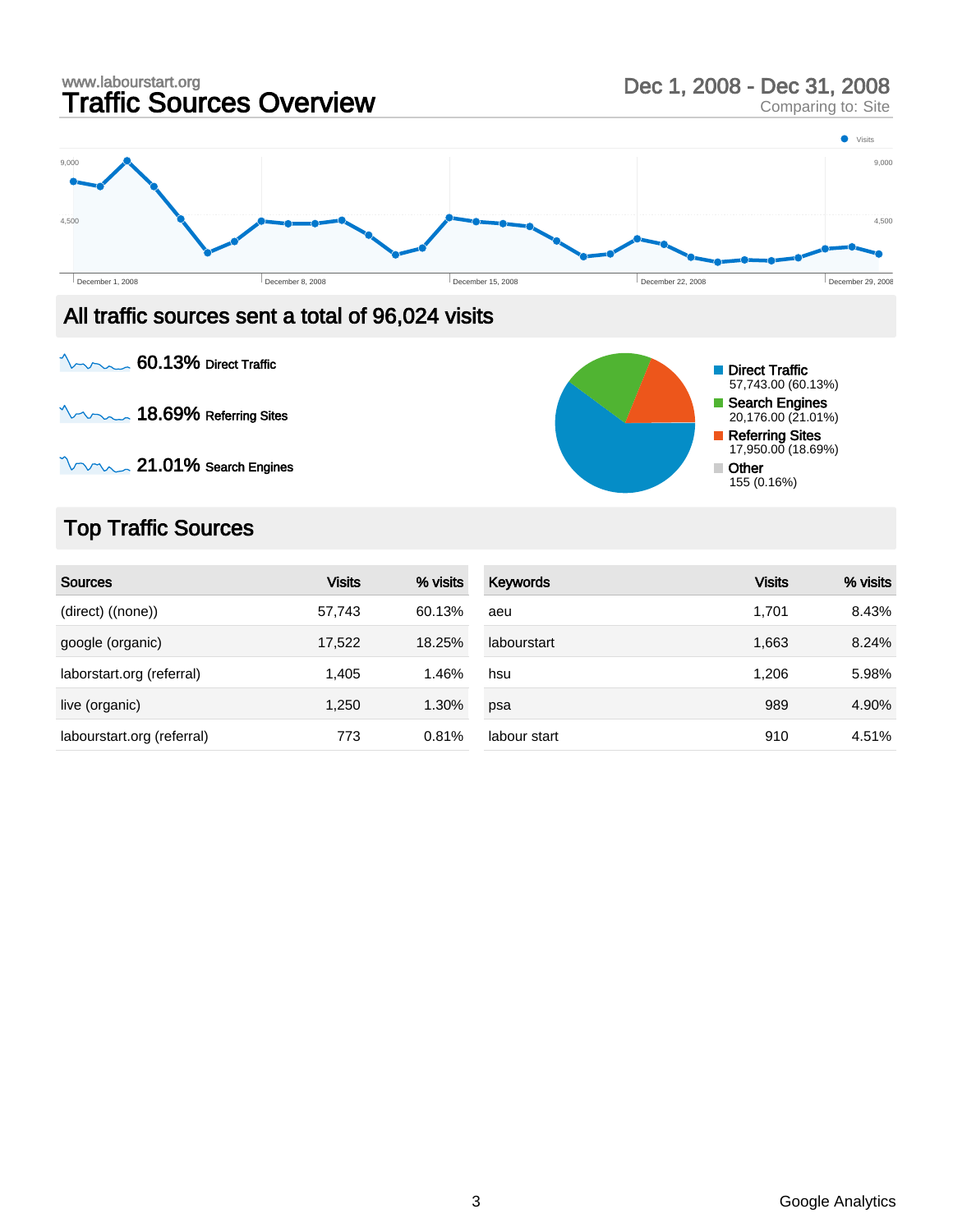## www.labourstart.org<br>**Map Overlay** www.labourstart.org<br> **Map Overlay** Comparing to: Site<br>
Comparing to: Site



# 96,024 visits came from 150 countries/territories

Site Usage

| <b>Visits</b><br>96,024<br>% of Site Total:<br>100.00% | Pages/Visit<br>1.65<br>Site Avg:<br>$1.65(0.00\%)$ | Avg. Time on Site<br>00:01:52<br>Site Avg:<br>00:01:52 (0.00%) |             | % New Visits<br>33.83%<br>Site Avg:<br>33.79% (0.10%) | Site Avg:    | <b>Bounce Rate</b><br>72.93%<br>72.93% (0.00%) |  |
|--------------------------------------------------------|----------------------------------------------------|----------------------------------------------------------------|-------------|-------------------------------------------------------|--------------|------------------------------------------------|--|
| Country/Territory                                      |                                                    | <b>Visits</b>                                                  | Pages/Visit | Avg. Time on<br><b>Site</b>                           | % New Visits | <b>Bounce Rate</b>                             |  |
| Australia                                              |                                                    | 46,607                                                         | 1.38        | 00:01:12                                              | 35.31%       | 79.31%                                         |  |
| <b>United States</b>                                   |                                                    | 15,076                                                         | 1.83        | 00:02:47                                              | 31.92%       | 68.51%                                         |  |
| Canada                                                 |                                                    | 11,403                                                         | 1.88        | 00:02:21                                              | 30.06%       | 68.75%                                         |  |
| United Kingdom                                         |                                                    | 5,476                                                          | 1.97        | 00:01:59                                              | 28.58%       | 65.05%                                         |  |
| Norway                                                 |                                                    | 3,537                                                          | 1.71        | 00:02:16                                              | 12.55%       | 68.25%                                         |  |
| Finland                                                |                                                    | 1,383                                                          | 1.93        | 00:01:54                                              | 33.19%       | 63.70%                                         |  |
| Sweden                                                 |                                                    | 920                                                            | 2.19        | 00:02:36                                              | 22.28%       | 58.59%                                         |  |
| France                                                 |                                                    | 895                                                            | 2.13        | 00:02:10                                              | 45.47%       | 62.01%                                         |  |
| New Zealand                                            |                                                    | 842                                                            | 2.11        | 00:04:44                                              | 29.22%       | 61.52%                                         |  |
| <b>Netherlands</b>                                     |                                                    | 741                                                            | 1.86        | 00:01:04                                              | 37.38%       | 67.75%                                         |  |